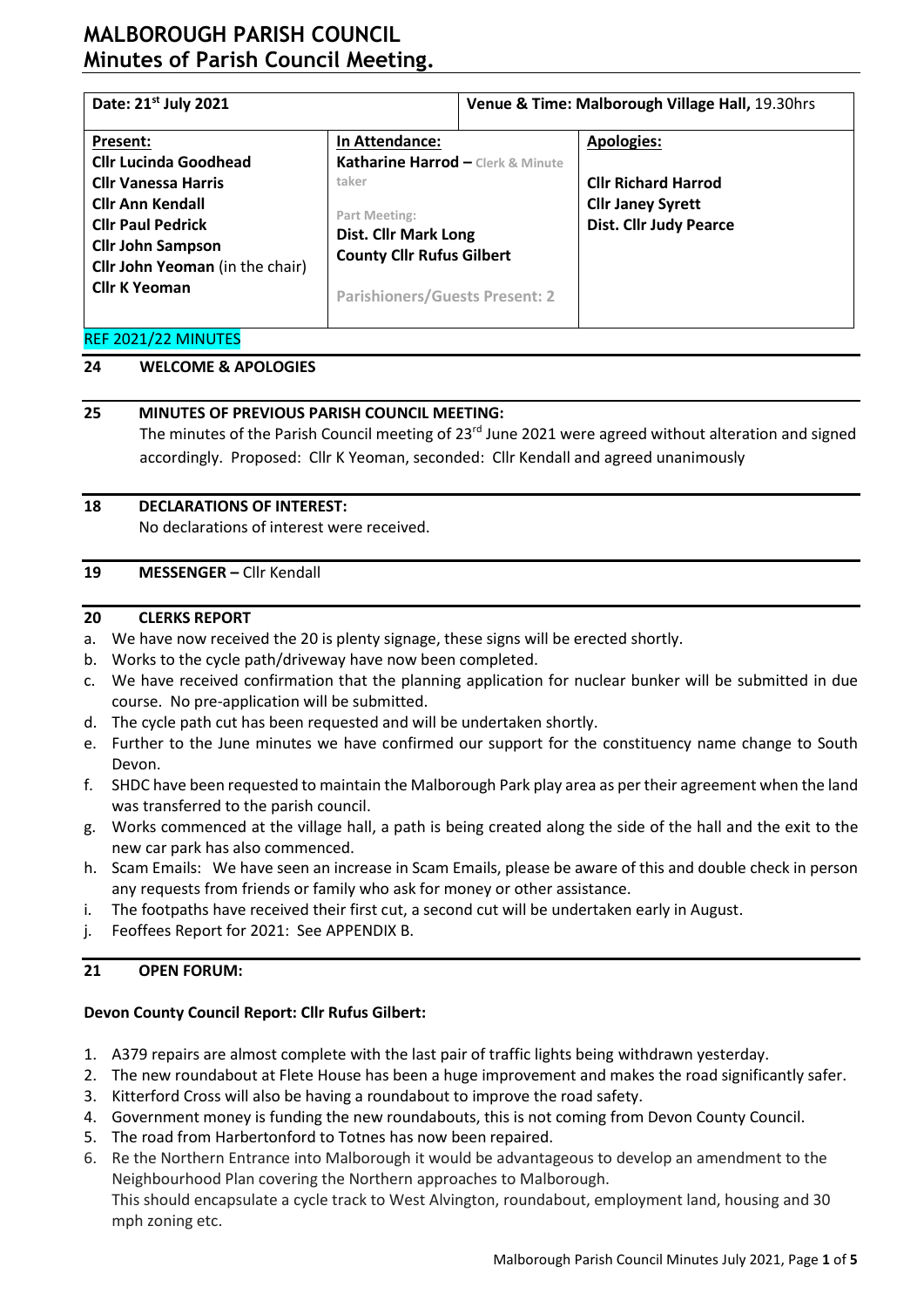The advantage to this would be a long-term managed approach to development in this area and would take account of S106 monies to cover ambitions. Councillors agreed and will speak with SHDC about how to proceed.

- 7. Elston Cross sign has been knocked down and will be re-erected.
- 8. Increasingly larger vehicles are being directed down roads that are completely inappropriate i.e., Lower Town. Due to the number of different navigation Apps these problems will continue to occur, MPC need to consider alternate options such as improved signage.
- 9. A safety review and costing exercise is being undertaken re the pinch points on the road to California Cross. It is anticipated that the report will be issued in the autumn.

# **Cllr Gilbert left the meeting.**

# **PLEASE report all highways issues ONLINE at:**

**<https://new.devon.gov.uk/roadsandtransport/report-a-problem/>**

## **If you do not have internet access, please contact the Clerk on 07704 941150**

## **South Hams District Councillors Report, Cllr Mark Long:**

See APPENDIX C – Report from SHDC Cllr Judy Pearce.

- 1. SHDC are looking at the green spaces and how they can increase biodiversity on them.
- 2. Lateral flow testing may be available in Salcombe next week. Details to be confirmed.
- 3. Recycling and Waste: FCC have been affected by track & trace and as of today there are 13 drivers selfisolating which is affecting the collections in some areas. Localities Officers are being drafted in to aid identification of the problem areas, they will also be hands on and will litter pick etc where required. By doing this there is no excuse for FCC to be failing as they are being well supported.

A question was raised regarding how much of the waste that should be sorted is going to landfill – the information in request of this has not been provided yet.

Noted that the issue with collections at Shute Hill continues despite Ward Councillor assurances that it would be dealt with.

# **It takes two minutes to report a problem, please help keep our community beautiful <https://apps.southhams.gov.uk/webreportit>**

Abandoned Vehicle, Damaged or Full Dog Bin, Damaged/Full Litter Bin, Damaged/Full Recycling Bank, Dead Animal, Dirty Beach, Fly Tipping, Litter/Dog Mess, Planning Breach, Stray Dogs, AND MORE…

#### 22 PLANNING:

- **a. Applications** received by the Parish Council and under discussion and consideration for the last period. Any recommendation by the Parish Council to the Planning Department is noted after the application details. Those without comment remain under discussion.
- 1. 1969/21/HHO, 39 Collaton Road, erection of rear garden balcony terrace. **MPC Support**
- 2. 2524/21/HHO & 2525/21/LBC, Church Gate Cottage, Replacement of two windows. **MPC Support**
- 3. Neighbouring Parish Consultation: 1957/21/FUL, Lincombe Boat Yard, replacement roof/side & extend undercover storage area. **MPC Support**
- 4. 2694/21/CCN, Bolberry House Farm, Proposed Temporary Holiday Site. Noted that this is in respect of the Caravan Club events that they have been holding for many years. **MPC Support**
- 5. 1557/21/VAR, Alston Gate, Removal condition 1, variation of conditions 2,5 & 6. **MPC Object**
- 6. 1558/21/VAR, Alston Gate, Remove condition 2, variation of conditions 3,9,10,11 & 16. **MPC Object**
- 7. 2586/21/VPO, Alston Gate, Removal of affordable housing obligation. **MPC Object**
- 8. 2548/21/HHO, West Soar Barn, Replacement extended eaves. **MPC Support**

Some concerns regarding Baker Estates were raised, they will be invited to the September meeting.

**NOTE: When providing a response to applications, the Malborough Neighbourhood Plan will be referenced.**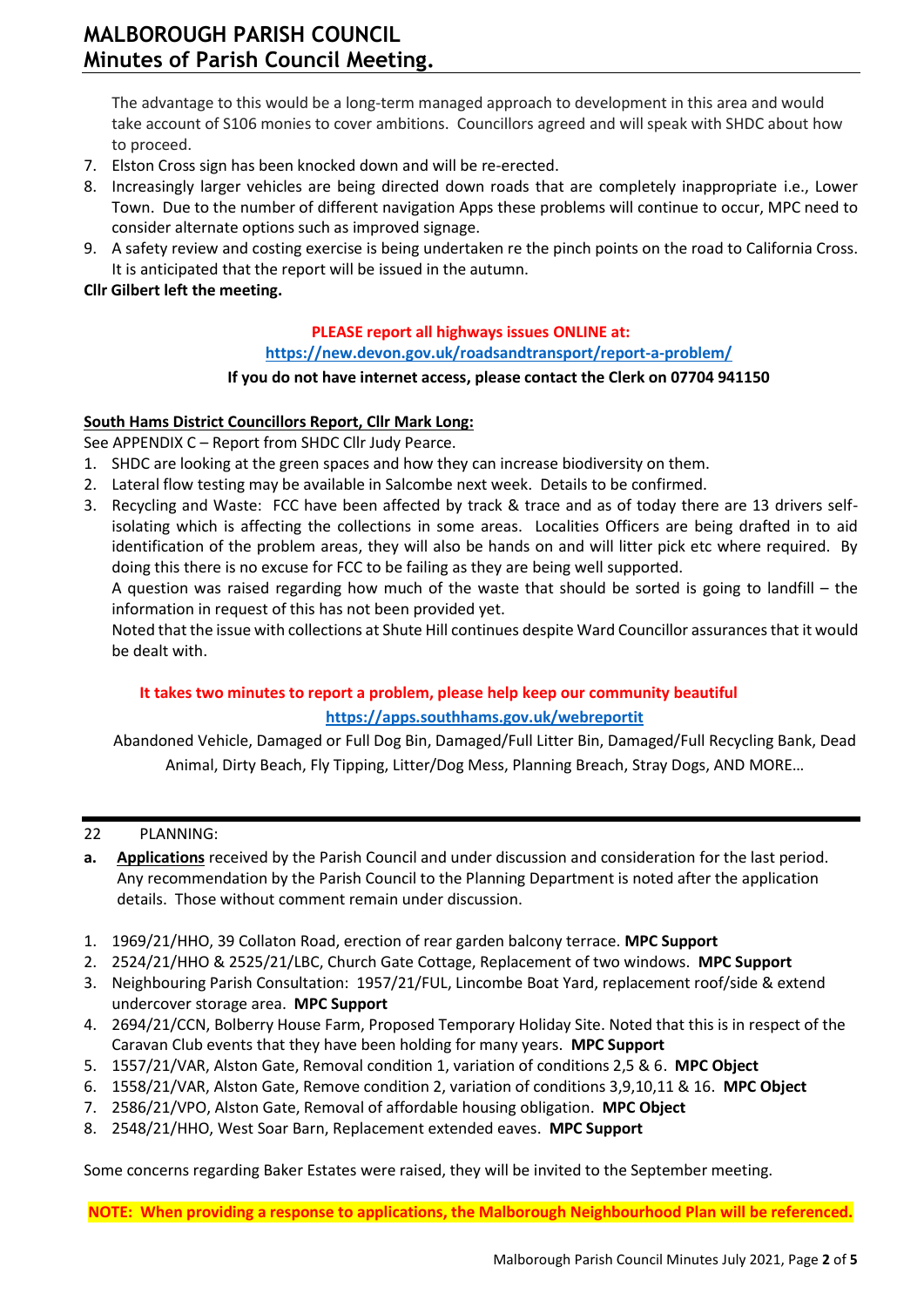# **MALBOROUGH PARISH COUNCIL Minutes of Parish Council Meeting.**

# **b. Decisions:**

- 1. 1018/21/VAR, Little Maryknowle, variation of condition 2. **No Decision**
- 2. 1390/21/FUL, Higher Broadmoor Farm, Temp Ag Building. **No Decision**
- 3. 1695/21/HHO, 27 Malborough Park, Single Storey Extension. **No Decision**
- 4. 2065 & 2066/21/HHO, Stable End, Portlemore Barton, Proposed conversion of outbuilding. **No Decision**
- 5. 2358/21/HHO, 2 Alston Gate, Erection of detached garage & Store. **No Decision**
- 6. 1915/21/HHO, Seaways, Coombe, New larger garage. **No Decision**
- 7. 1485/21/CLP, Salcombe Retreat, lawful development certificate for siting 57 caravans. **Withdrawn** Noted there is a problem at this site with the sewage and smells from the system. Also noted that the hedge has been cut down again, this is a breach of condition.
- 8. 1666/21/FUL, 1 Three Gables, Replacement Garage. **Conditional Approval**
- 9. 3656/20/TCA, 3 Alma Terrace, Cherry crown reduction on all sides by 0.5m. **No Decision**
- 10. 2842/20/ARC Alston Gate, Discharge of Conditions. **No Decision**
- **c. Enforcement issues:** Continue to be dealt with. Please will all parishioners provide the Clerk with full details of any violations that do not adhere to the original application for which permission was granted. ALL violations can be reported to Enforcement via [www.southhams.gov.uk/article/3043/Report-a-Planning-Breach](http://www.southhams.gov.uk/article/3043/Report-a-Planning-Breach)

# **14 BUSINESS TO BE DISCUSSED:**

a) Proposal to update the website.

A proposal was made to approve a new website for the parish council that will also contain information about the Sustainable Malborough & South Huish group. The Hugo Fox website is free, very quick and easy to update and is aimed specifically at parish councils. The only cost is the domain name which amounts to £1.19 this year.

# **Proposed Cllr Harris Seconded Cllr Sampson approved unanimously.**

b) Proposal to request involvement in the pre-application planning application due to be submitted for commercial units at Alston Gate. The proposal was extended to include all MPC involvement in ALL preapplication planning applications.

# **Proposed Cllr Harris Seconded Cllr Pedrick approved unanimously.**

- c) Proposal to ringfence £320 for use by Sustainable Malborough & South Huish in connection with their events and initiatives. This is subject to each item of expenditure being approval by Councillors at a full Parish Council meeting to ensure the financial policies and procedures are fully adhered to. **Proposed Cllr Kendall Seconded Cllr Goodhead approved unanimously.**
- d) Proposal to purchase wildflower seeds at a cost of £52 for rewilding areas around the parish. Following discussion, the Councillors agreed to delay this proposal. There are already areas in the parish that have been planted with additional trees and wildflowers. Prior to more planting schemes they need to see there is long term care and maintenance in place. Furthermore, SMASH would need to provide a management plan for proposed new areas including evidence that the landowners support the proposals. See APPENDIX D – SMASH Minutes

# **Proposed Cllr Pedrick Seconded Cllr K Yeoman approved unanimously.**

e) Proposal re installation of a defibrillator at Karageen.

The campsite would like to install a defibrillator but have been unable to obtain one at the same or similar cost to the other parish defibrillators. Since the agenda was issued, we have also been asked if we can help obtain a suitable quotation for three defibrillators to be installed at Cumber Close. It was agreed that the clerk would investigate options and will report back at the next meeting.

As Covid rules are now relaxing we will arrange training sessions for use of the defibrillator as soon as possible.

f) Proposal to allow repairs to the Village Hall Play area to a cost of £300 per occasion after which full council approval must be obtained. As repairs to the play area are needed quickly it was felt that this is a sensible solution to ensure the area remains as safe as possible.

# **Proposed Cllr Goodhead Seconded Cllr Sampson approved unanimously.**

g) Review of consultation for Malborough Park Play area and Proposal to obtain quotes for new equipment & associated landscaping. Prior to the meeting the councillors had received a breakdown of the feedback from the parish. The Councillors agreed that the new area should be part playground and part landscaped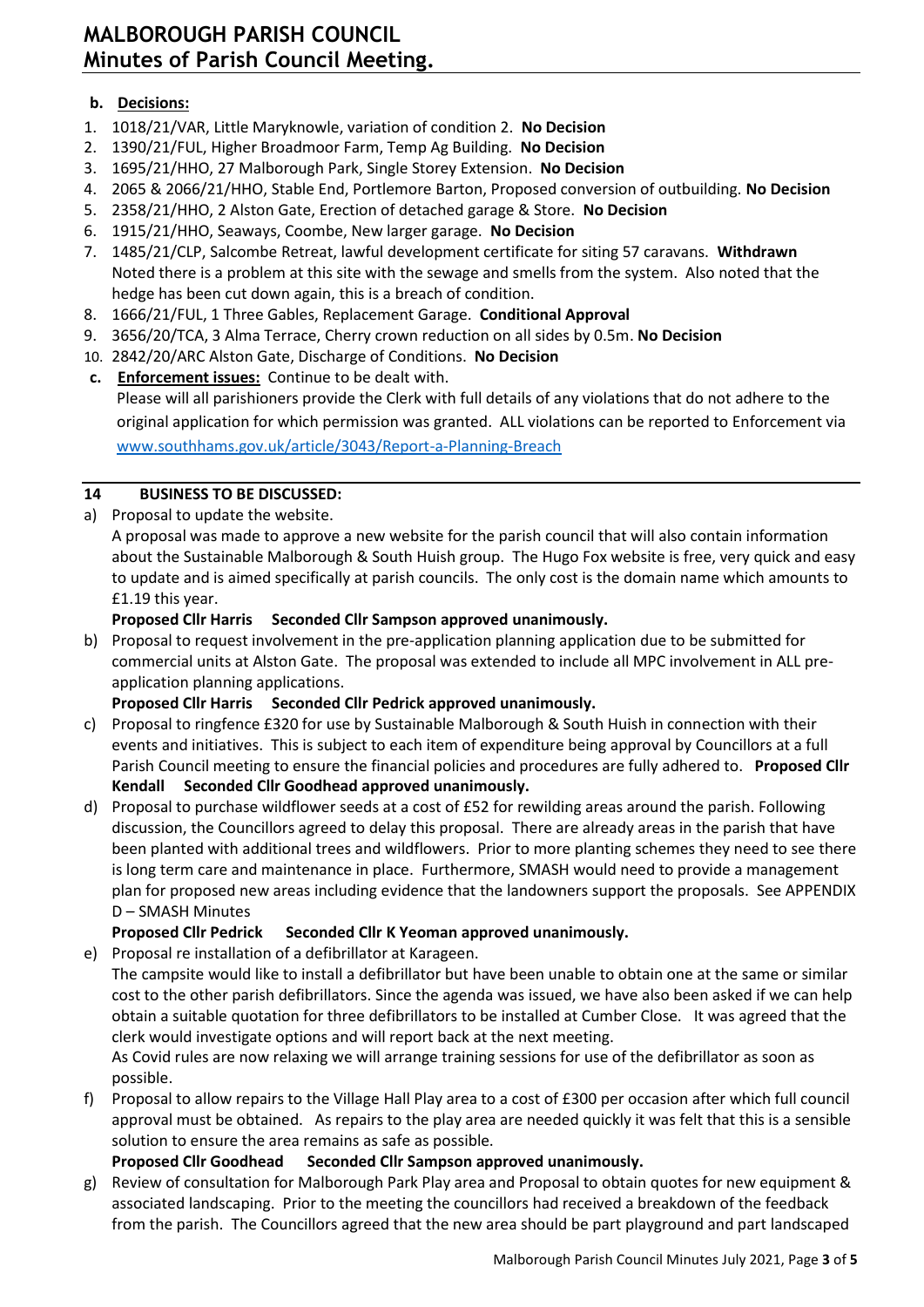with both benches and picnic tables. Quotations for play options will be obtained and reviewed in September.

# **Proposed Cllr Kendall Seconded Cllr K Yeoman approved unanimously.**

- h) Discussion: Future grass and maintenance contracts. Renewal due 2022.
- Prior to the meeting a list of the maintenance areas had been provided to Councillors along with current costs and number of cuts per year. The Councillors approved the contract suggestions and a proposal was made for the contracts to be promoted with tenders being required by 31<sup>st</sup> December 2021 in order that they may be reviewed and awarded with a start date of  $1<sup>st</sup>$  April 2022. **Proposed Cllr Pedrick Seconded Cllr K Yeoman approved unanimously.**
- i) VAS Report including Collaton Road. The Collaton Road unit has had the lights switched off but continues to monitor speed in both ways, the data that has been downloaded is provided to D&C Police, Highways and all Councillors. Data received from all units includes time, date, direction and speed. The cameras will be moved around the village to continue to assess this data, we reiterate, all information will be shared with the authorities.
- j) Village Hall Update: Minutes can be found on the village website one month in arrears. Quotations will be obtained for completion of the new footpath to the side of the hall.
- k) Monthly Checks: Defibrillators, Skate Park, Play Area, Toilets & 3 Utilities Meters: All completed.

## **15 FINANCE & GOVERNANCE:**

1. The accounts for 2021/22 month 4 were received, shown as APPENDIX A**.** A mandate sheet and transaction record were produced and signed in respect of all payments:

**Accounts to pay** – Clerks Salary £779.07, Malborough Garden Services June £633.39, Plymcrete Ltd £768.82, Nick Walker Printing £84, Reg 123 £1.19, SWALEC Electricity £54.94 **Accounts to pay proposed by Cllr Kendall, seconded by Cllr Goodhead, approved unanimously.** 

#### 2. **Governance:**

- i. Proposal to extend the delegated authority agreement. Due to the significant increase in Covid numbers in the South Hams we are unable to confirm dates of future meetings until the week before they are due. The Government continue to prevent us from meeting virtually. A proposal was made to give the Clerk delegated authority through to 31st March 2022 to make payments and respond to planning applications if any of our meetings through to this date are unable to safely proceed. **Proposed: Cllr J Yeoman, seconded Cllr Harris, approved unanimously.**
- ii. Proposal to purchase a new PC for use by the Clerk. The contract of employment states that the council will provide a dedicated computer or pay an agreed sum on a quarterly basis to include depreciation for the use of a private computer belonging to the Clerk/Responsible Financial Officer.

To date, the Clerk has been using her own computer, this now requires replacement. Suitable equipment costing £460 including VAT has been found.

**Proposed: Cllr Kendall, seconded Cllr Harris, approved unanimously.**

**MEETING ENDS21.55 Hrs**

l

**DATES FOR THE DIARY:** 15<sup>th</sup> September 2021, Village Hall Annex, 19.30 hrs.

Signed as a true record:

**Print Name & Date:** 

**Distribution List:** All current Parish Councillors

Agenda Items and Updates; where possible please could these be submitted to Mrs Katharine Harrod by the 1st Wednesday in the month to ensure time for inclusion, circulation and study. If a Council Member is unable to attend a meeting it would be appreciated if they could submit a brief précis of progress on their actions, if applicable, (to Mrs Katharine Harrod for distribution) together with their apologies.